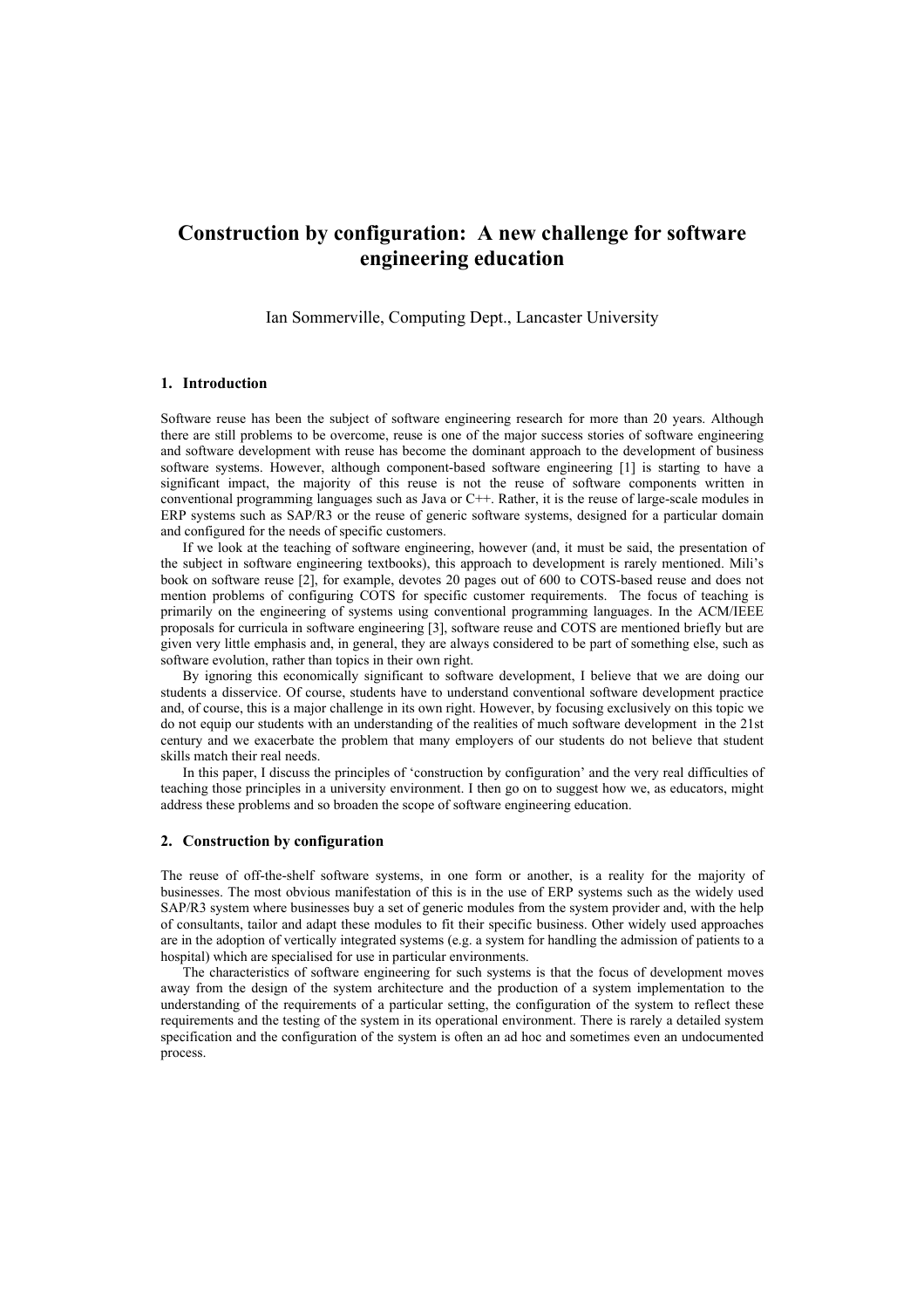#### **6 Construction by configuration: A new challenge for software engineering education**

Many problems can arise in this process ranging from difficulties in understanding how different configurations affect system requirements for performance, reliability etc., unanticipated interactions between the configurations of different system features, difficulties in debugging configurations, and so on. I believe that these problems are just as significant for software engineering than the problems that arise in the development of conventional software systems.

## **3. Problems in teaching 'construction by configuration'**

The fundamental difficulty that we face in teaching this (fairly) new paradigm of software development is that it has been virtually ignored by software engineering theorists and researchers. There is no public body of knowledge on good practice in system configuration and no principles or theory on which courses can be based. Consequently, there are no textbooks on the topic except very specific guides to individual systems. All of this means that instructors are understandably reluctant to incorporate this development method in their courses.

This is not the only problem. There are many other new developments that compete for inclusion in software engineering courses – security engineering, service-centric systems, aspect-oriented software development, for example, along with pressures to develop skills in students such as web page design and programming. Finding a place in the curriculum and, realistically, developing the skills of teachers are major issues.

## **4. Teaching 'construction by configuration'?**

It is clearly impossible to include all new developments in a university course and the 'normal' response of educators is that their job is to teach principles and the foundations of a discipline and thus equip students to learn about new developments themselves. However, this approach only really works when we operate within a single paradigm. For example, if we teach the principles of programming a Von Neumann machine, then students should be able to use these as a basis for learning any conventional programming language. However, when we step outside the boundaries of these principles (e.g. say we expect students to learn an AI language such as Prolog), then it becomes extremely difficult for students to apply their knowledge to new things.

I argue that 'construction by configuration' is a different paradigm of software development and an understanding of generic principles of programming (such as the notion of sequence, loops and conditionals, data typing, etc.) is not enough for students to teach themselves this approach. Rather, students have to learn how to understand the characteristics and limitations of a specific application and how to reflect the needs of an operational environment in that application. At this stage, as we are lacking principles, I believe what we should be doing is making students aware of this approach to software development and giving them some experience of the problems that can arise.

At first sight, this appears to be a difficult problem. ERP systems are large and expensive and their purchase cannot be justified for teaching alone. Vertically integrated systems, such as hospital systems, require specialised domain knowledge that university teachers cannot be expected to develop. Fortunately, however, most of us and most students have a program on our computers that is an excellent vehicle for illustrating the problems and benefits of construction by configuration – Microsoft Excel.

Excel is an excellent example of a generic system that can be configured to construct specific systems that meet a particular need. Its characteristics reflect the differences between conventional programming and construction by configuration namely:

- 1. A programming model that is different from the model reflected in conventional programming languages.
- 2. The ability to construct quite different systems from a single generic base, where these different systems should reflect the specific business purpose that the application is designed to support.